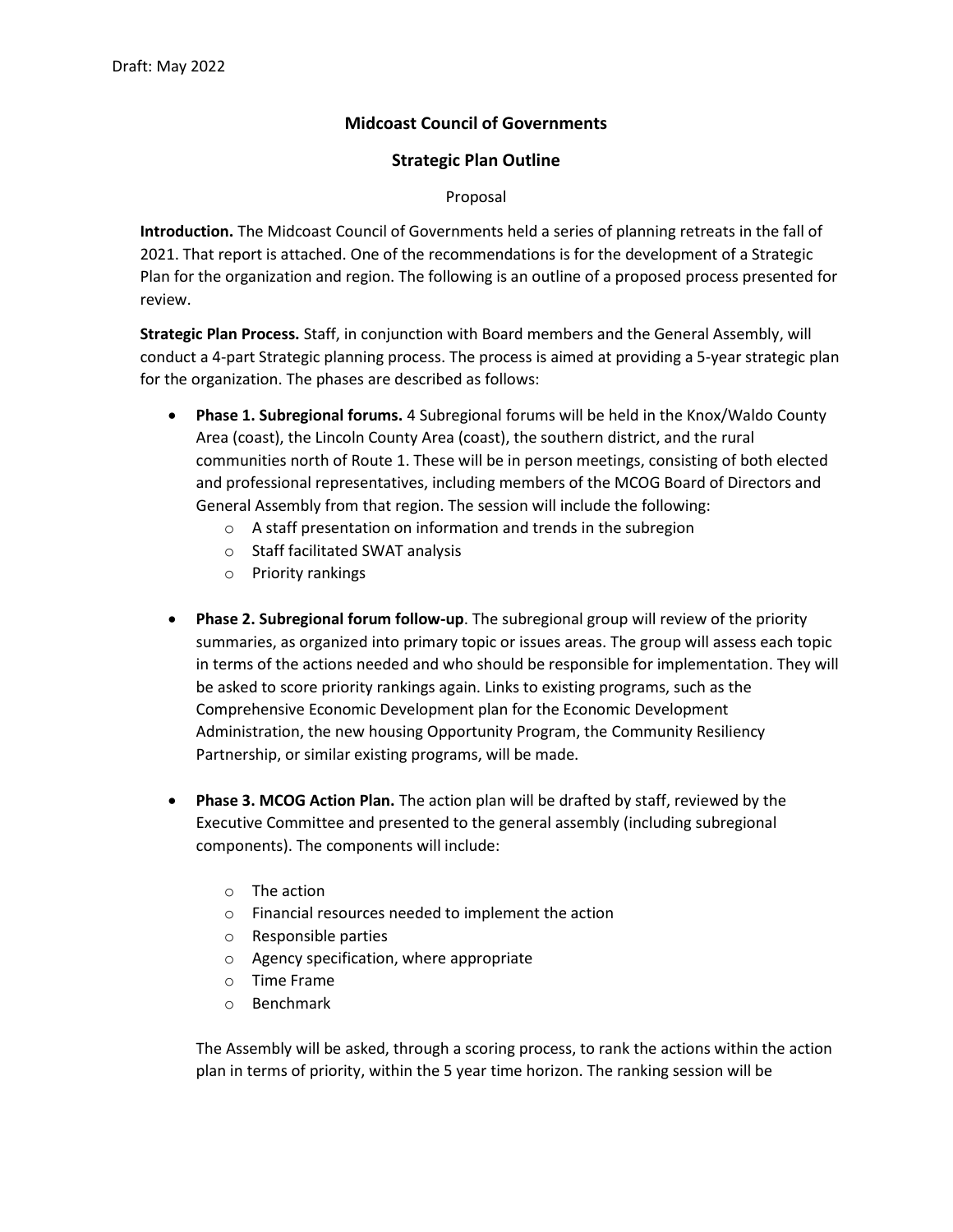proceeded by information sessions that will help address some of the key issues and actions identified in the plan.

• **Phase 4. Approval, Board of Directors.**

Still to be considered:

- Venues
- Invitations lists
- Direct communication strategy
- Dates and timing
- Tweaks to the process outlined above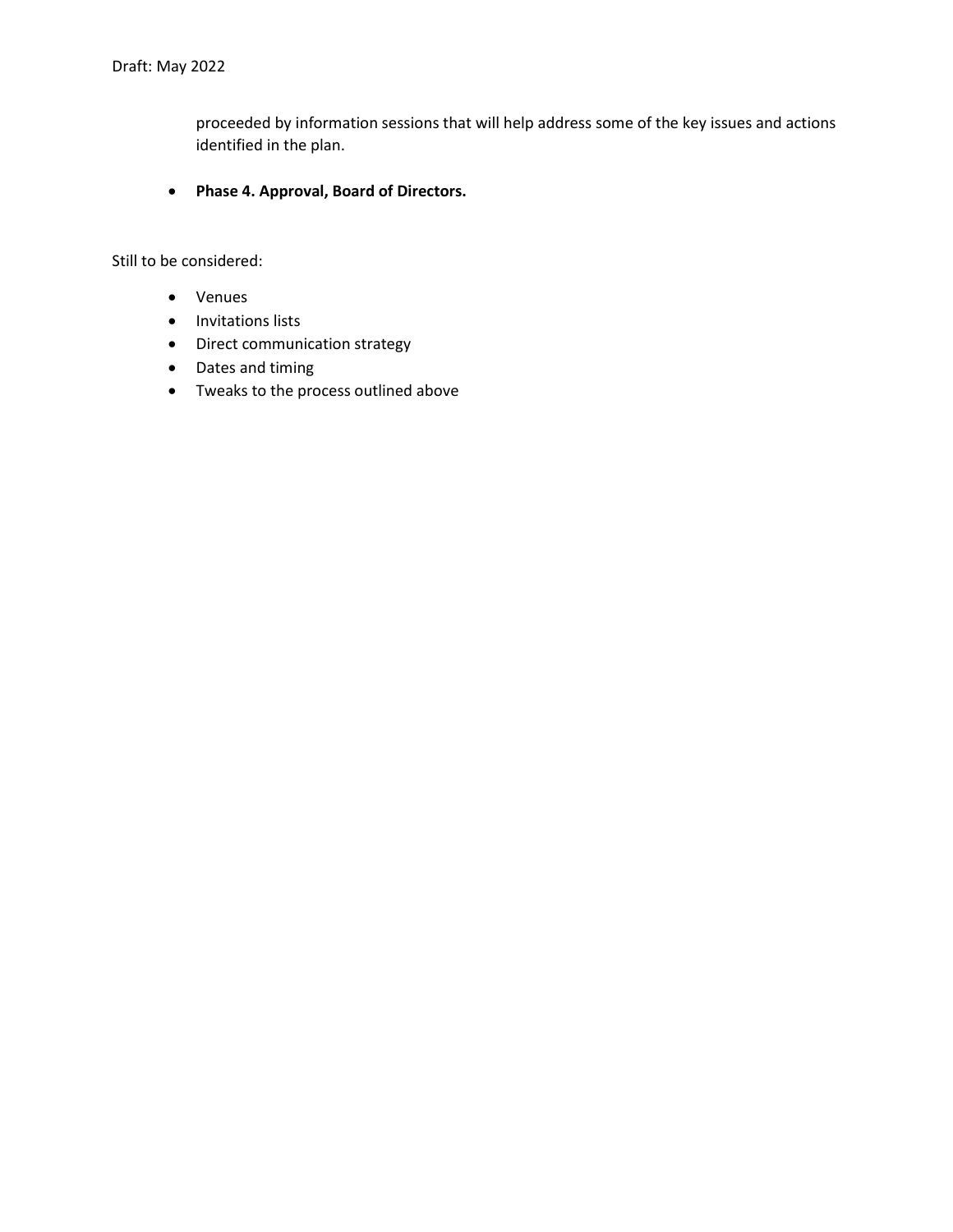Attachment 1: Board Retreat Report

# *RECOMMENDATION 1: ADOPT THE FOLLOWING GOALS FOR 2022-23*

- 1. **Develop a more proactive stance on project development through the development of a strategic regional plan within one year of hiring a new executive director.** The plan would be brief – only two-three pages, with very high-level goals. It would be prepared through extensive consultation with member communities and counties. It would also set metrics for achievement so that there would be accountability. It would also identify partner organizations that would play important roles in meeting the goals.
- 2. **Develop a more active and involved Board of Directors.** Provide an orientation to new members. Involve staff in meetings. Have board members self-identify the skills that they can bring to the organization. Have photos of board members (and staff) on the organization web site.
- 3. **Achieve a more balanced work program**: regional and local projects, economic development and planning projects, large and small municipalities, low and high technical assistance users.
- 4. **Communicate what the organization is about, what it is accomplishing, how it relates to regional challenges.** This involves creating an up-to-date and informative web site, periodic email blasts, social media, a more lively annual meeting, and more personal contact.
- 5. **Build the skills and capacity of the organization.** Broadband, affordable housing, climate change, are among the issues facing the region; staff should be either trained in such areas directly or have engaged the assistance of other area organizations with the needed resources and skills to address leading issues.
- 6. **Become more successful in obtaining and implementing federal, state, and foundation grants.** Build the budget and staffing of the organization.
- 7. **Create and approve a technical assistance policy.** Technical assistance is a positive activity for a regional organization. It gives staff experience; it exposes rural communities to the benefits of planning and economic development; it generates money to support staff; it creates relationships of trust that improve the prospects of the organization to elicit cooperation for regional goals.

But the activity also raises issues. For example, does the technical assistance rate pay the full cost of the services, or are other communities subsidizing technical assistance activities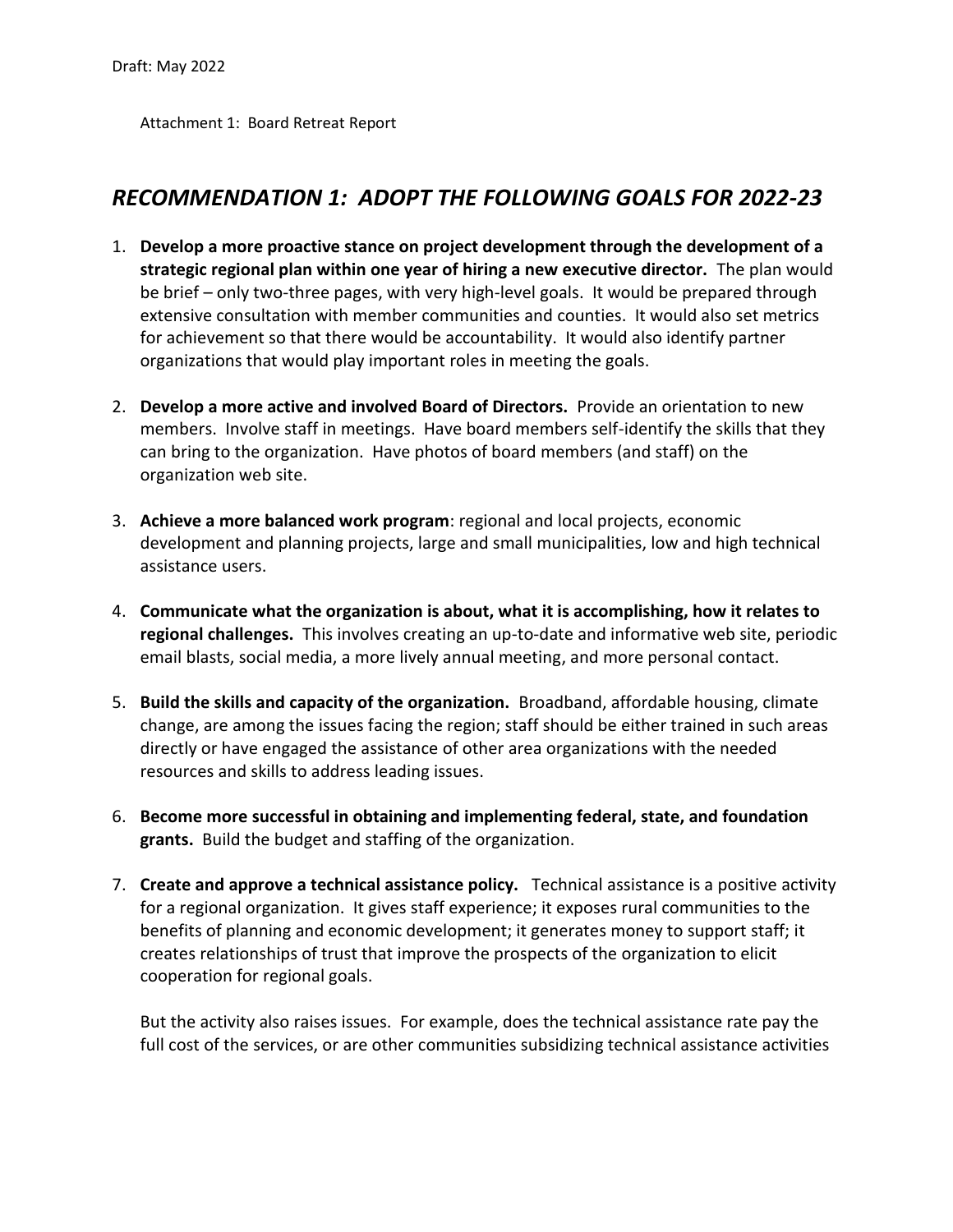through their dues?<sup>1</sup> If there is such a subsidy, is that desirable or not? Do all communities have equal access to technical assistance, or do some members not even know it is available? Is the benefit spread broadly among communities, or concentrated among only a few members? Should there be a certain number of hours of technical assistance provided free to member communities, or should charges be levied immediately? Should nonmember communities in the region have access to technical assistance, and if so at what cost? These are the types of issues a policy should address.

- 8. **Develop an in-house capacity to handle organizational finances.**
- 9. **Hire an energetic new executive director who can effectively implement the above goals.**

<sup>&</sup>lt;sup>1</sup> Former director Bill Najpauer estimated that the full cost of one staff person is about \$100,000. If so, it would take an hourly rate of about \$50 to break even.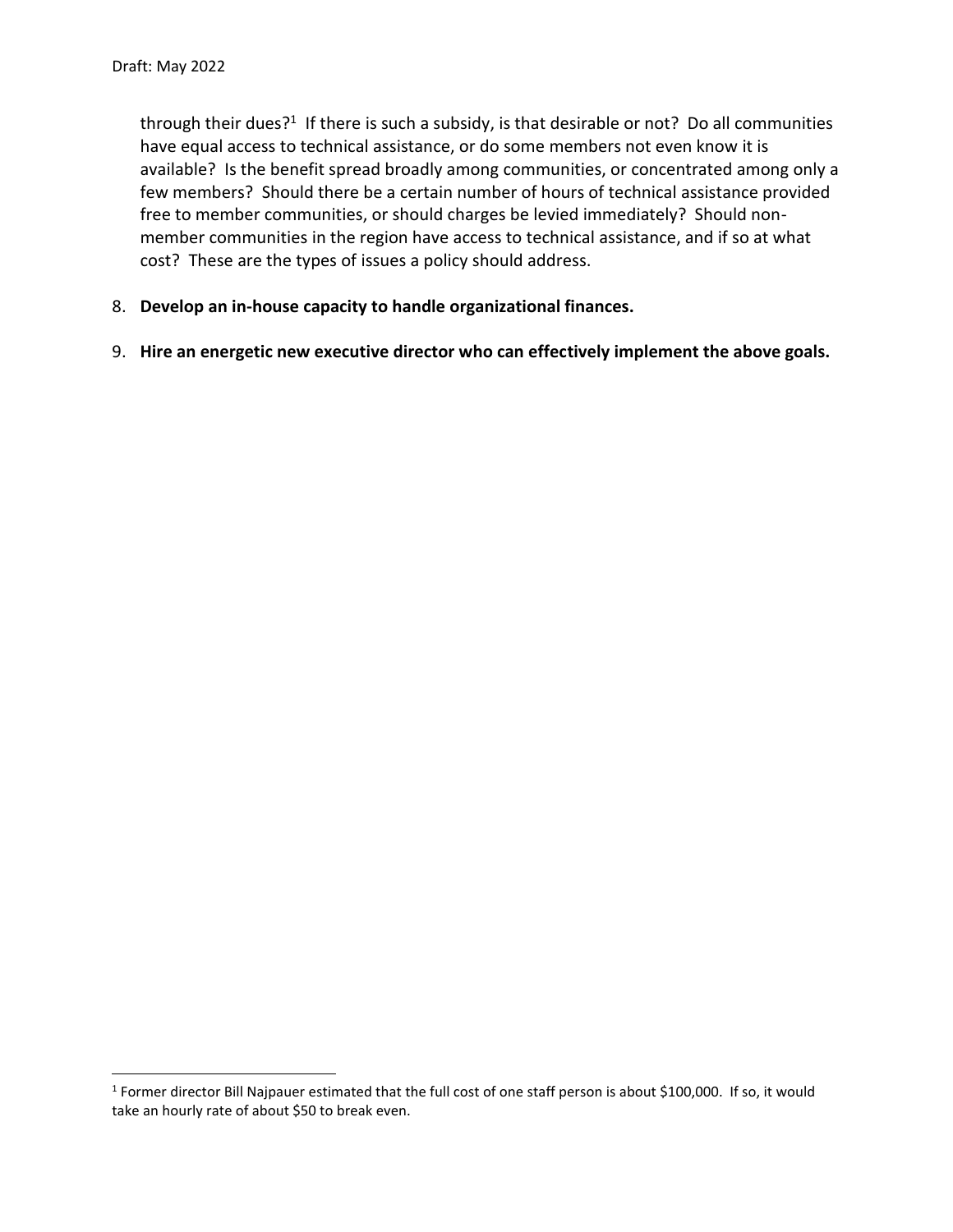## *RECOMMENDATION 2: CHANGE THE ORGANIZATION'S NAME*

## **BY-LAWS ARTICLE I NAME**

The name of this organization shall be the Midcoast Council of Governments (known as MCOG).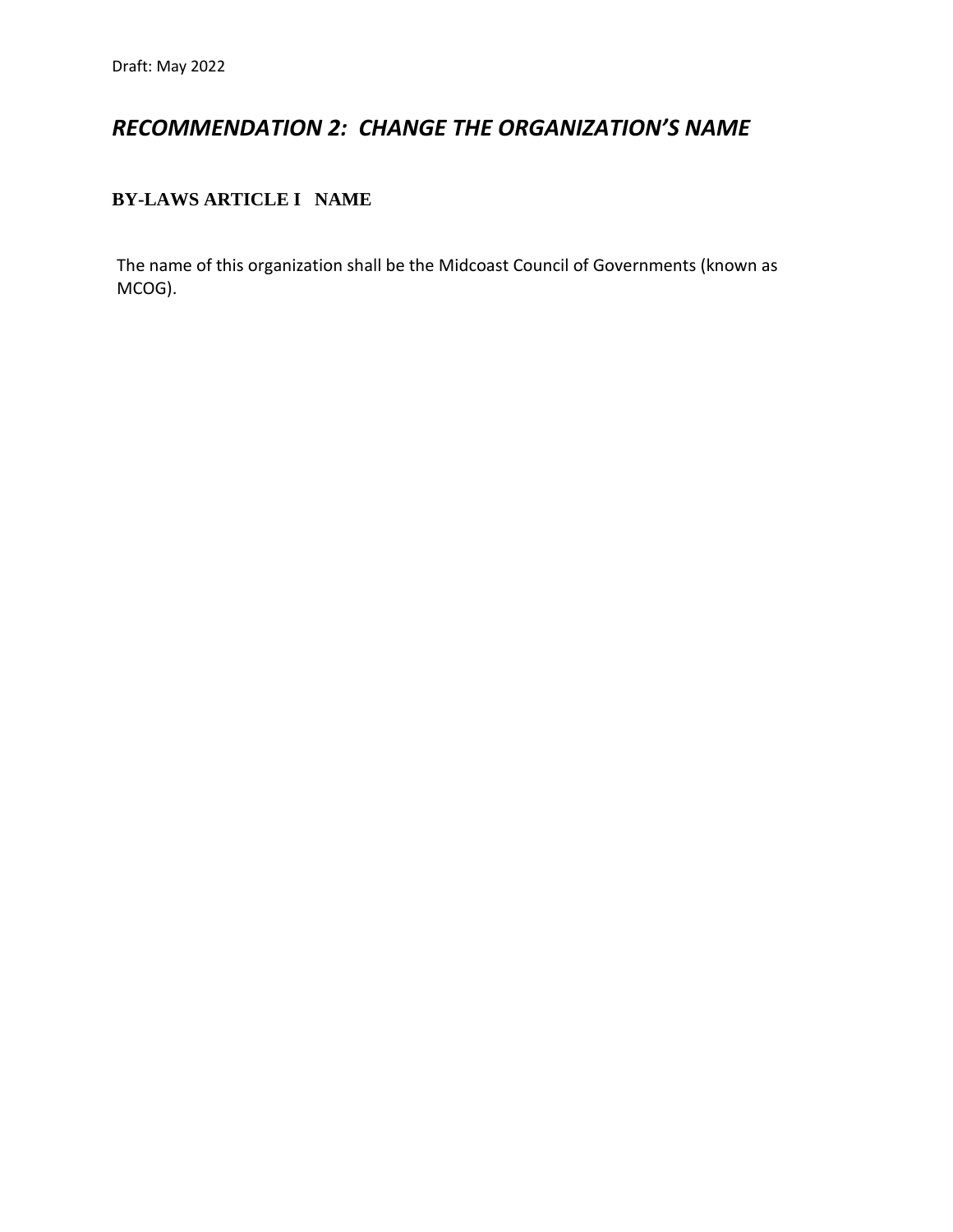# *RECOMMENDATION 3: REVISE MISSION STATEMENT*

### **ARTICLE III MISSION**

The mission of MCOG is to strengthen the capability of member municipalities and counties to act individually and collectively to make Midcoast Maine a better place to live, work, and play.

This involves:

- Developing and implementing a regional economic development strategy;
- Identifying, developing, and implementing regional strategies for other pressing issues and opportunities;
- Mobilizing resources in the region, including member municipalities and counties, business and economic development organizations, environmental and conservation nonprofits, schools and research laboratories, and others, to implement regional strategies;
- Providing technical assistance to municipalities and counties to effectively design and implement planning and development policies;
- Advocating at the state level for policies and funding that support regional and local planning and development strategies;
- Exercising other such powers as member municipalities and counties may delegate.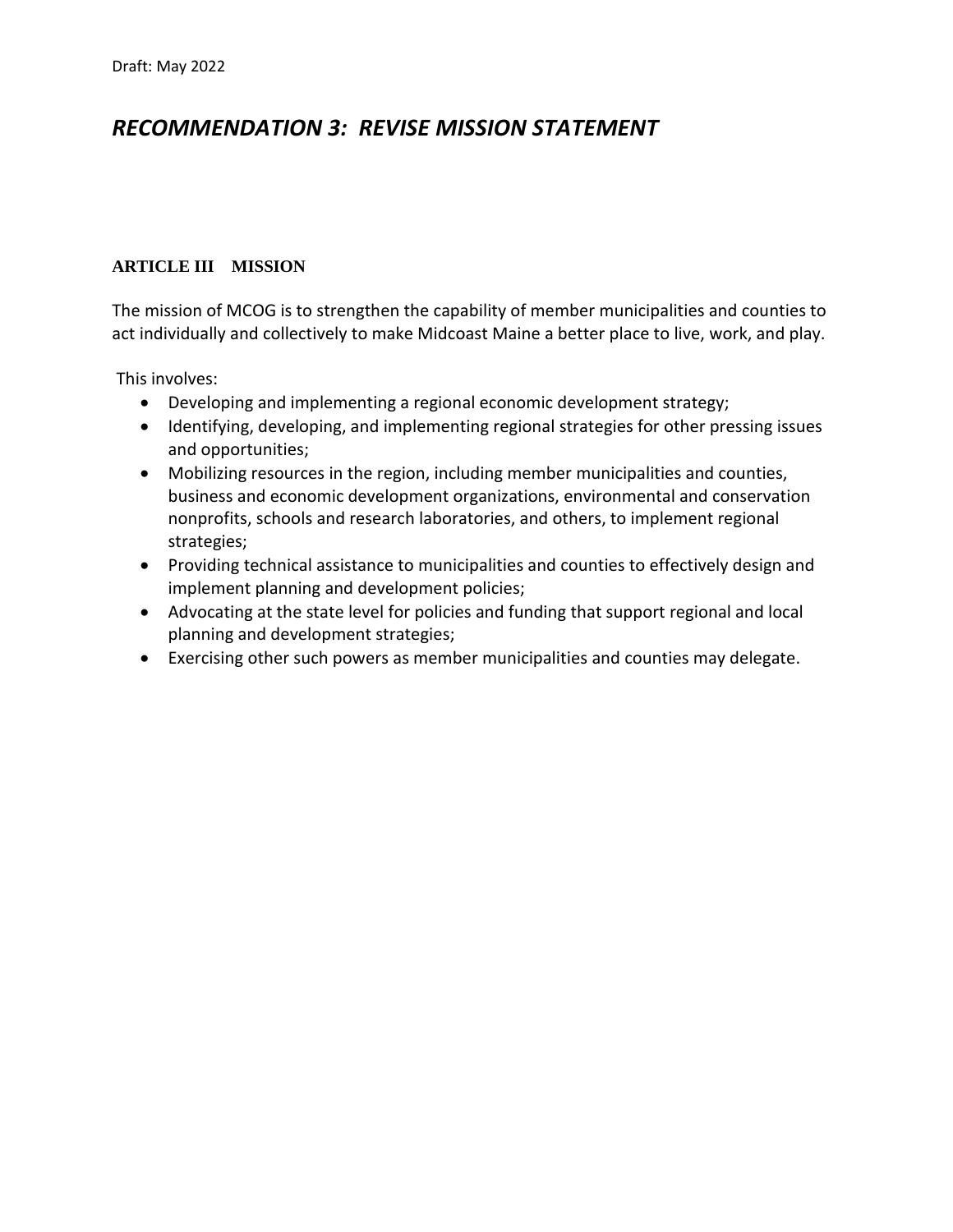# *RECOMMENDATION 4: REVISE EXECUTIVE DIRECTOR JOB DESCRIPTION*

#### **Executive Director Midcoast Council of Governments (MCCOG)**

Executive position responsible for the organization's leadership, strategic direction and operations.

**MCOG** advances the economic development interests of Mid Coast Maine – including Knox, Lincoln and Sagadahoc Counties, and portions of Cumberland and Waldo Counties. **MCOG** communities share a common purpose – to strengthen municipal government while combine resources for meeting regional challenges beyond individual capacities. **MCOG f**acilitates communication and coordination among communities, shared pursuit of economic opportunities, and delivery of programs and services.

The Executive Director reports to a Board of Directors and works closely with its Executive Committee. The Executive Director manages a team of 3- full time employees, occasional contract assistance, and a budget of \$400,000.

#### **Responsibilities**

- *OVERSEEING THE DEVELOPMENT OF A high-level strategic plan.* Developed in collaboration with the Executive Committee and updated annually, the strategic plan for the organization should clearly articulate organizational goals, objectives, related actions, and metrics for measuring progress. The first plan should be in place within **ONE YEAR** 6 months of hire. **THE EXECUTIVE DIRECTOR SHOULD OVERSEE THE PLAN DEVELOPMENT, BUT ALSO BE A PARTICIPANT IN SETTING GOALS AND STRATEGIES.**
- *A high functioning team.* The Executive Director is responsible for developing and leading a group of people with specific roles and complementary talents and skills and creating an organizational culture that would inspire the staff to a common purpose and seek high levels of collaboration and innovation to produce superior results. The Executive Director oversees all other human resources functions and ensures compliance with applicable laws and regulations.
- *Value-added programs and services.* **MCOG**'s future depends on developing a maintaining a portfolio of programs and services that deliver value to communities in the **MCOG** region. A core responsibility is to oversee the preparation of the Comprehensive Economic Development Strategy (CEDS) – a federally funded planning process designed to guide the economic prosperity and resiliency of an area or region; the CEDS is updated annually. Current programs and services also include a portfolio of economic development loan programs, planning services, and group purchasing.
- *Financial resources.* the Executive Director is responsible for ensuring sufficient resources for meeting organizational needs, managing associated relationships, and delivering clean annual audits. The organization currently runs on a combination of financial contributions from the counties, and soft money from grants. The Executive Director prepares the annual work plan and budget and receives all funds of **MCOG** .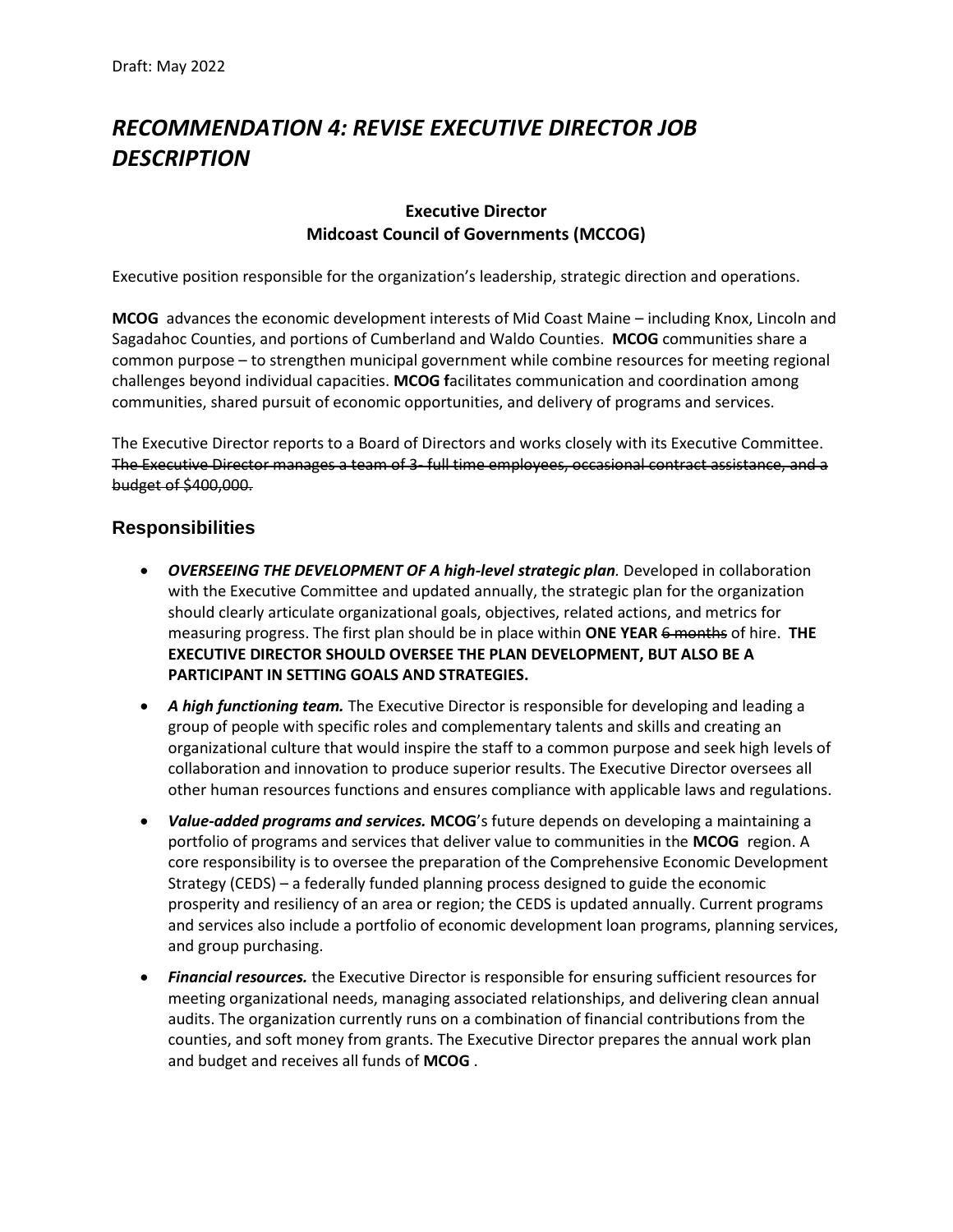- *Day to day operations.* In addition to people leadership, financial oversight, and office management, the Executive Director is responsible for ensuring timely compliance with all regulatory and reporting requirements and will prepare, issue and review requests for proposals to obtain services as authorized by the Board of Directors.
- *Strategic communications.* Success in this position depends on strong communication with the Board and its Executive Committee, with funders, and with communities in the MCEDD region. The Executive Director will develop and use a strategic communications plan as a guide to organizational communications, including (at a minimum): preparing agendas, reports and related materials for committee and board meetings; basic collateral describing **MCOG** projects and services available to municipalities in the **MCOG** region and associated fees if any; quarterly updates (minimum) to counties and communities in the **MCOG** region on value-added projects and services provided; responding to an annual report and associated financials; updates and reporting to grantors and donors; and an up-to-date website.
- *Provide direct and fundable services in the areas of planning and/or economic development.*  **Because this is a small organization, for the short term at least, the Executive Director will need to provide planning and/or economic development services that can be reimbursed either from local governments or grant sources.**

### **Skills and experience**

Required:

- A proven track record of bringing people with diverse perspectives together around common goals.
- Demonstrated success building high functioning teams.
- Progressively responsible experience managing people and organizations.
- Demonstrated success with financial management including revenue forecasting, financial reporting, and clean annual audits.
- A history of successfully winning and managing federal and state grants and managing associated federal and state compliance.
- Excellent communications skills at all levels.
- *Experience in one or another of the fields of municipal planning, municipal economic development, regional planning, or regional economic development*

Desired:

- Progressively responsible **AND RELEVANT** experience with economic development and city or regional planning.
- Demonstrated success building programs and organizational capacity.
- Experience marketing services.
- Strong project management.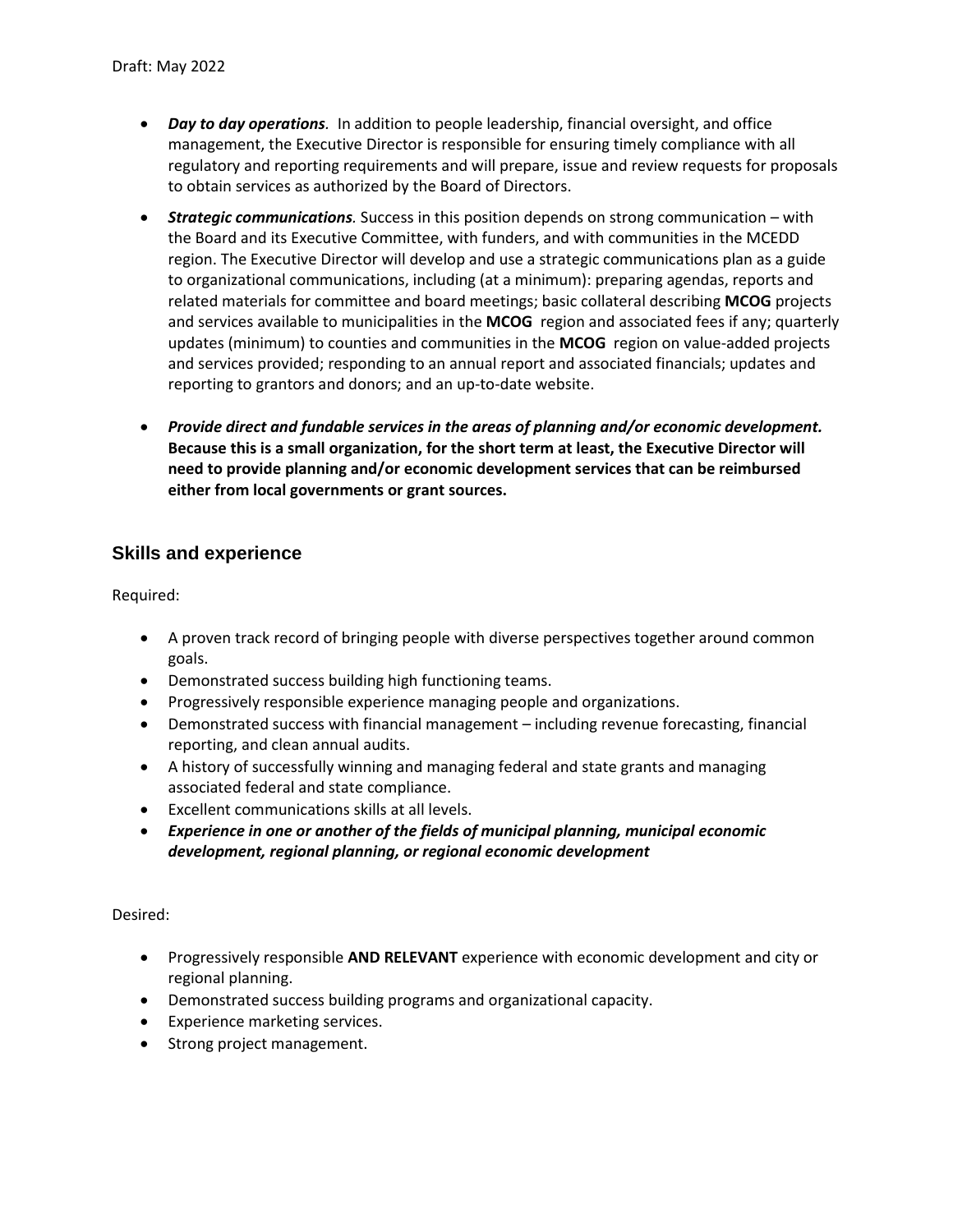### **Other**

The Executive Director is a full time, salaried position that involves work in an office setting. Occasional in-state and out-of-state travel is required.

#### **Working Conditions:**

**Normal office environment. Minimum physical effort required. Operations of office machines such as computers and photocopiers are routine. Must have ability to travel to meetings across the region.**

MCOG is an equal opportunity employer.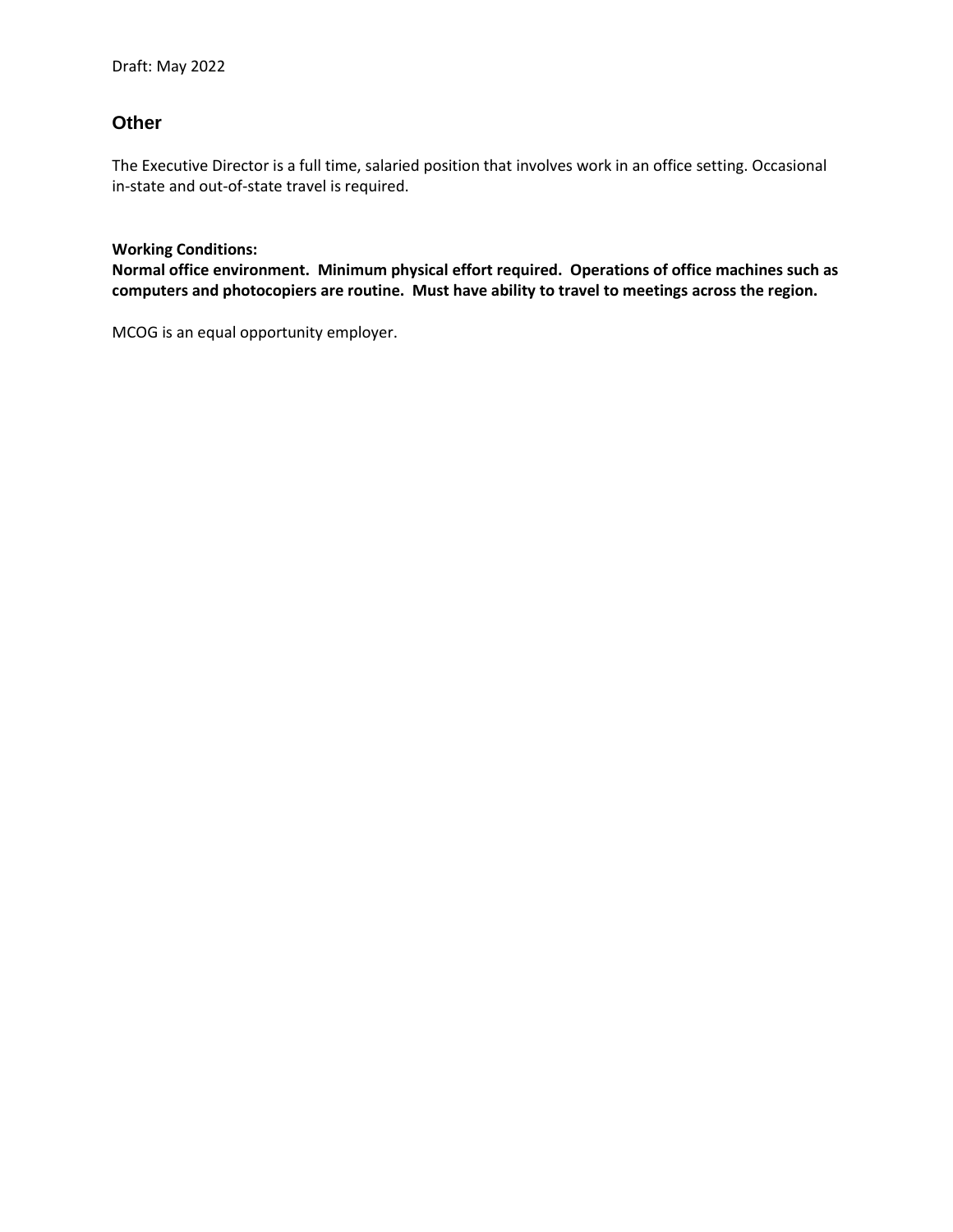# *RECOMMENDATION 5: ADD LANGUAGE TO BYLAWS ABOUT HIRING AND CONFLICT OF INTEREST*

#### **ARTICLE VII STAFF**

#### **Section 3. Personnel management**

- **a) The Executive Director shall be responsible for the hiring, supervision, and all other personnel functions with regards to the organization's staff.**
- **b) The Executive Committee shall be responsible for hiring, supervision, and all other personnel functions with regards to the Executive Director.**
- **c) All hiring processes shall follow written protocols and fulfill equal opportunity hiring requirements.**

#### **ARTICLE VIII FINANCES**

**Section 6. Conflict of Interest. Members of the Board of Directors shall annually sign the conflict-of-interest policy statement as adopted by the Board of Directors.**